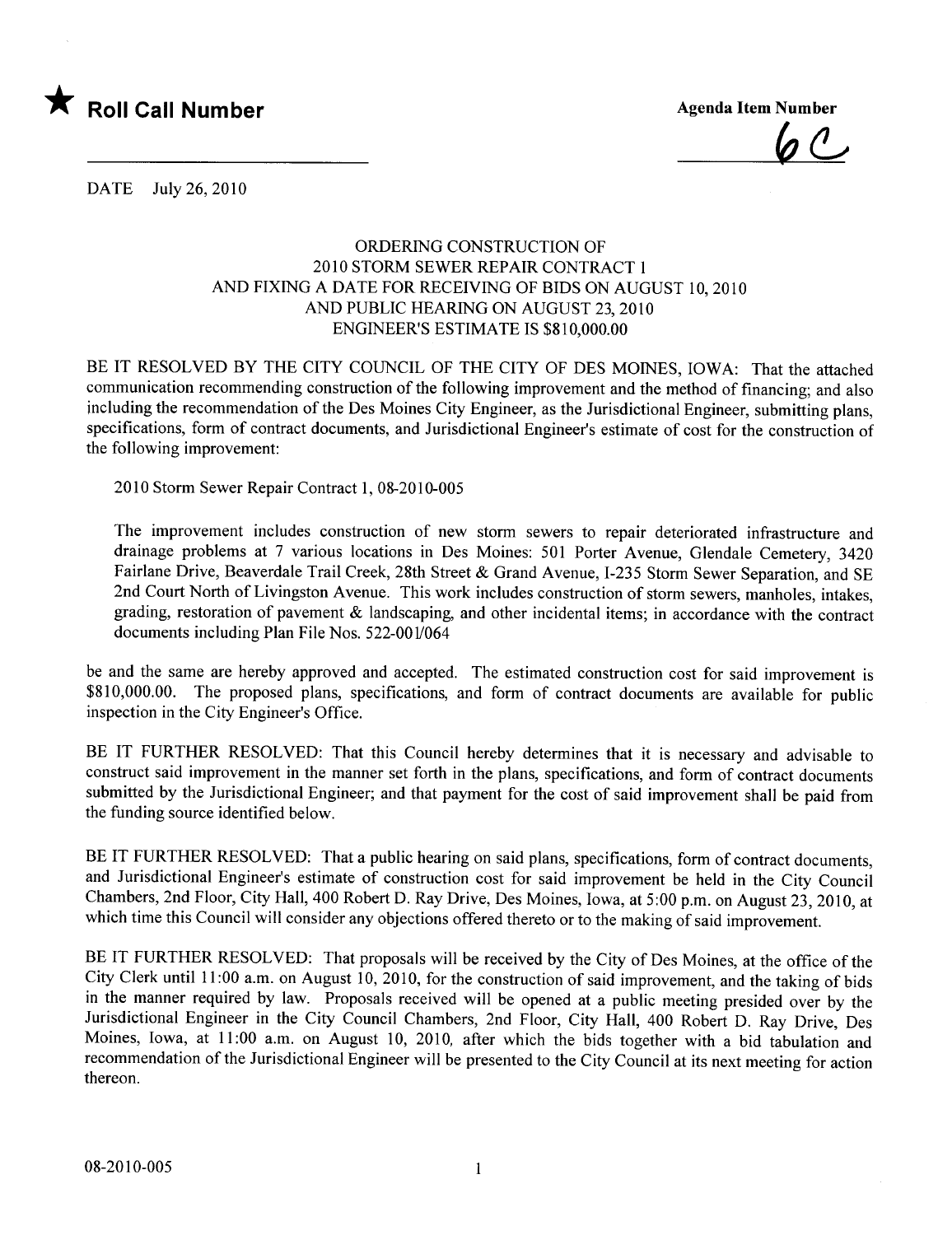

 $6<sup>CD</sup>$ 

DATE July 26,2010

BE IT FURTHER RESOLVED: That an appropriate Notice to Bidders and Notice of Public Hearing for said improvement be published in the Des Moines Register as provided and directed by Chapter 26 and/or 314, Code of Iowa.

(City Council Communication Number  $\mathcal{D} \cdot \mathcal{U}_3$  attached.)

Moved by to adopt.

in Kul Kathleen Vanderpool

Deputy City Attorney

FORM APPROVED: FUNDS AVAILABLE

au mad

Allen McKinley Des Moines Finance Director

. Funding Source: 2010-2011 CIP, Page Storm-4, City-wide Storm Water Utility Projects, STE057, Being: \$706,332 in Storm Water Utility Funds from STE057, and \$103,668 in Sanitary Sewer Funds for the work on the Beaverdale Trail Creek and 28th Street & Grand Avenue from SAE054, City-wide Sanitary Sewers, Page Sanitary-5

| <b>COUNCIL ACTION</b> | <b>YEAS</b> | <b>NAYS</b> | <b>PASS</b> | <b>ABSENT</b>   |
|-----------------------|-------------|-------------|-------------|-----------------|
| <b>COWNIE</b>         |             |             |             |                 |
| <b>COLEMAN</b>        |             |             |             |                 |
| <b>GRIESS</b>         |             |             |             |                 |
| <b>HENSLEY</b>        |             |             |             |                 |
| <b>MAHAFFEY</b>       |             |             |             |                 |
| <b>MEYER</b>          |             |             |             |                 |
| <b>MOORE</b>          |             |             |             |                 |
| <b>TOTAL</b>          |             |             |             |                 |
| <b>MOTION CARRIED</b> |             |             |             | <b>APPROVED</b> |
|                       |             |             |             |                 |
|                       |             |             |             |                 |
|                       |             |             |             | $\blacksquare$  |

I, Diane Rauh, City Clerk of said City Council, hereby certify that at a meeting of the City Council, held on the above date, among other proceedings the above was adopted.

IN WITNESS WHEREOF, I have hereunto set my hand and affixed my seal the day and year first above written.

Mayor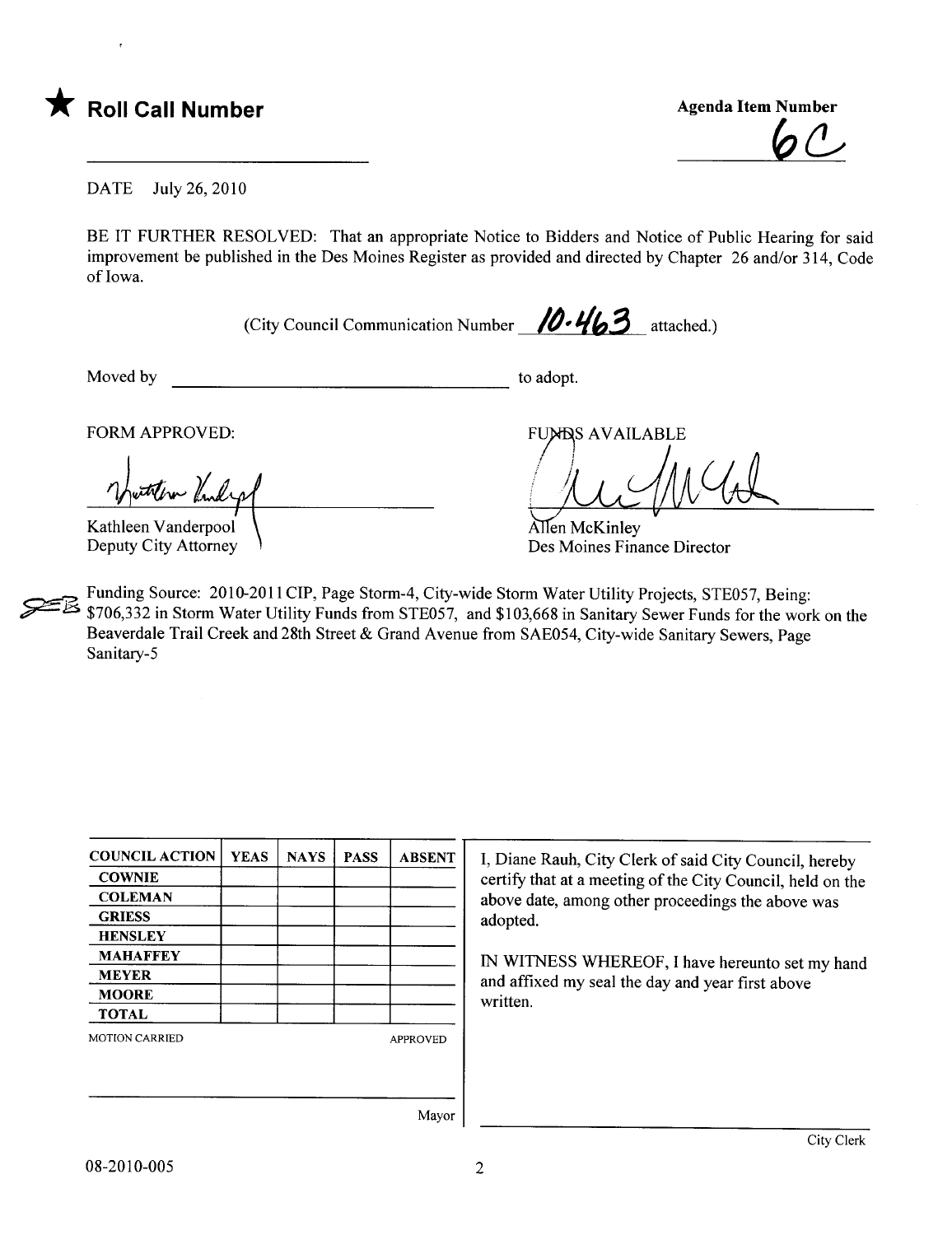

21-JUN-2010 15:43 T:\ENG\Des1gn\08\2010\005\Drawings\Loc\_Map\LOC\_MAP.DGN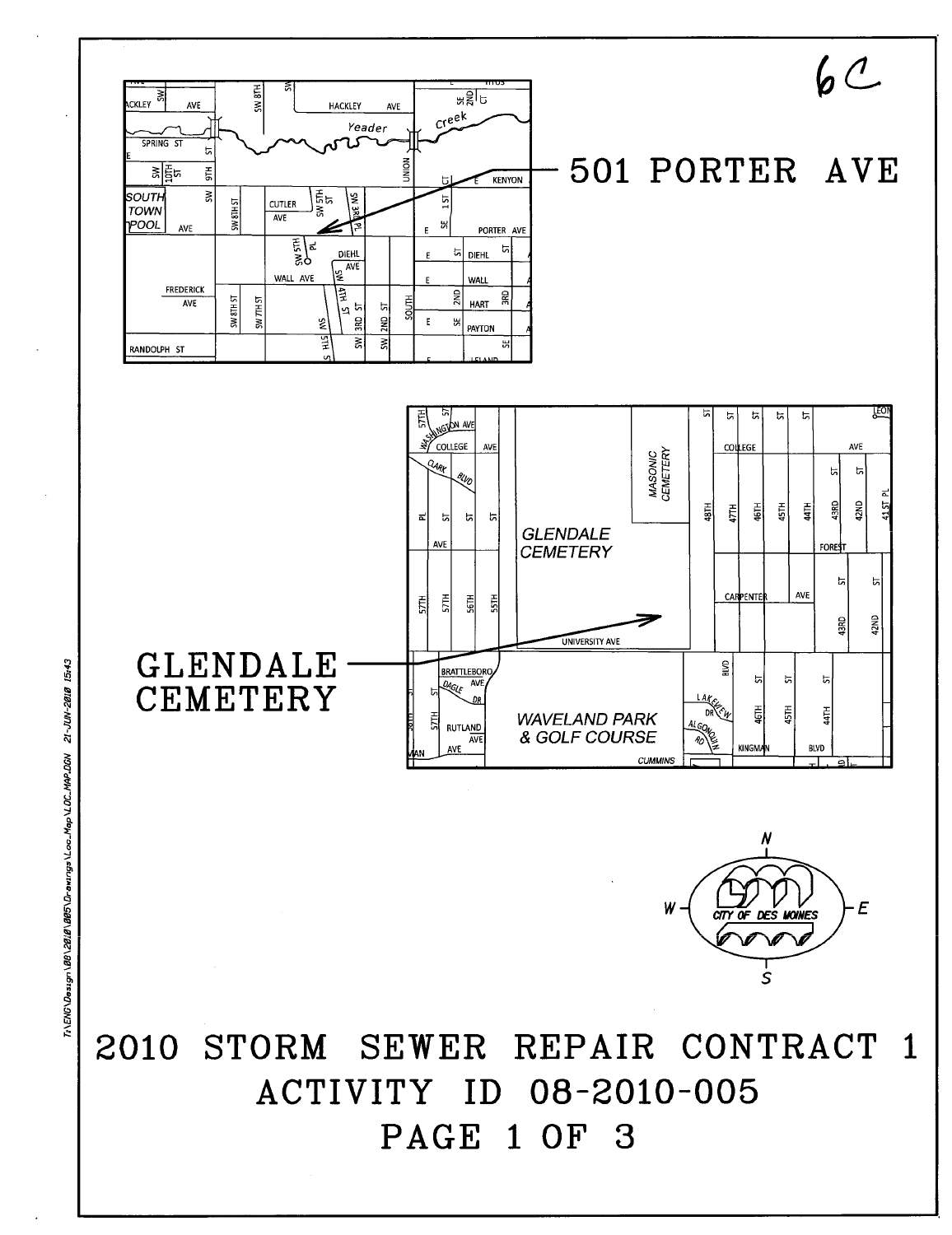

T1\ENG\Des1gn\08\2010\005\DrewIngs\Loo\_Map\L0C\_MAP\_1.DGN 21-JUN-2010 15:44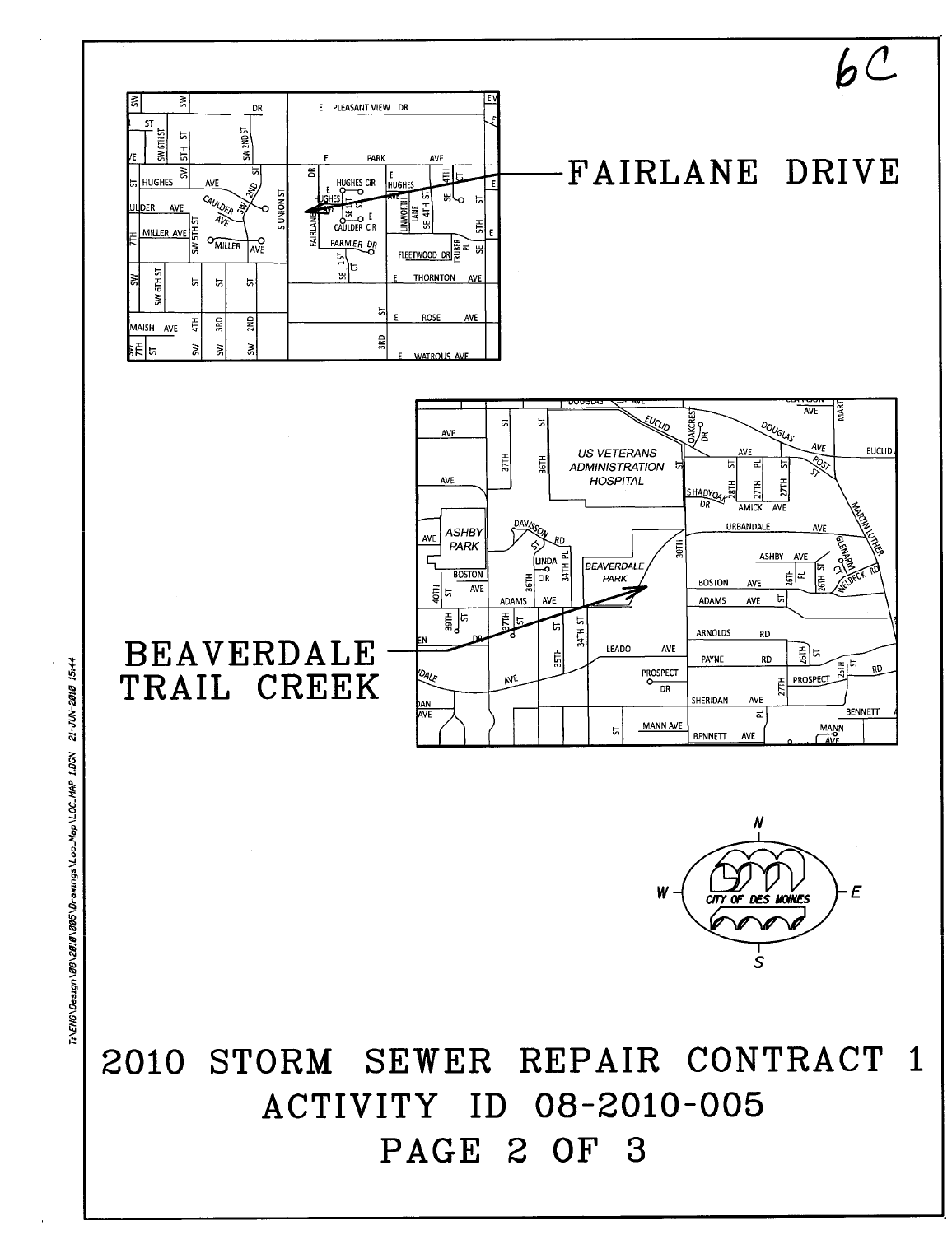

T:\ENG\Des:gn\B8\2010\005\Drewings\Loc\_Map\LOC\_MAP\_2.DGN 21-JUN-2010 15:45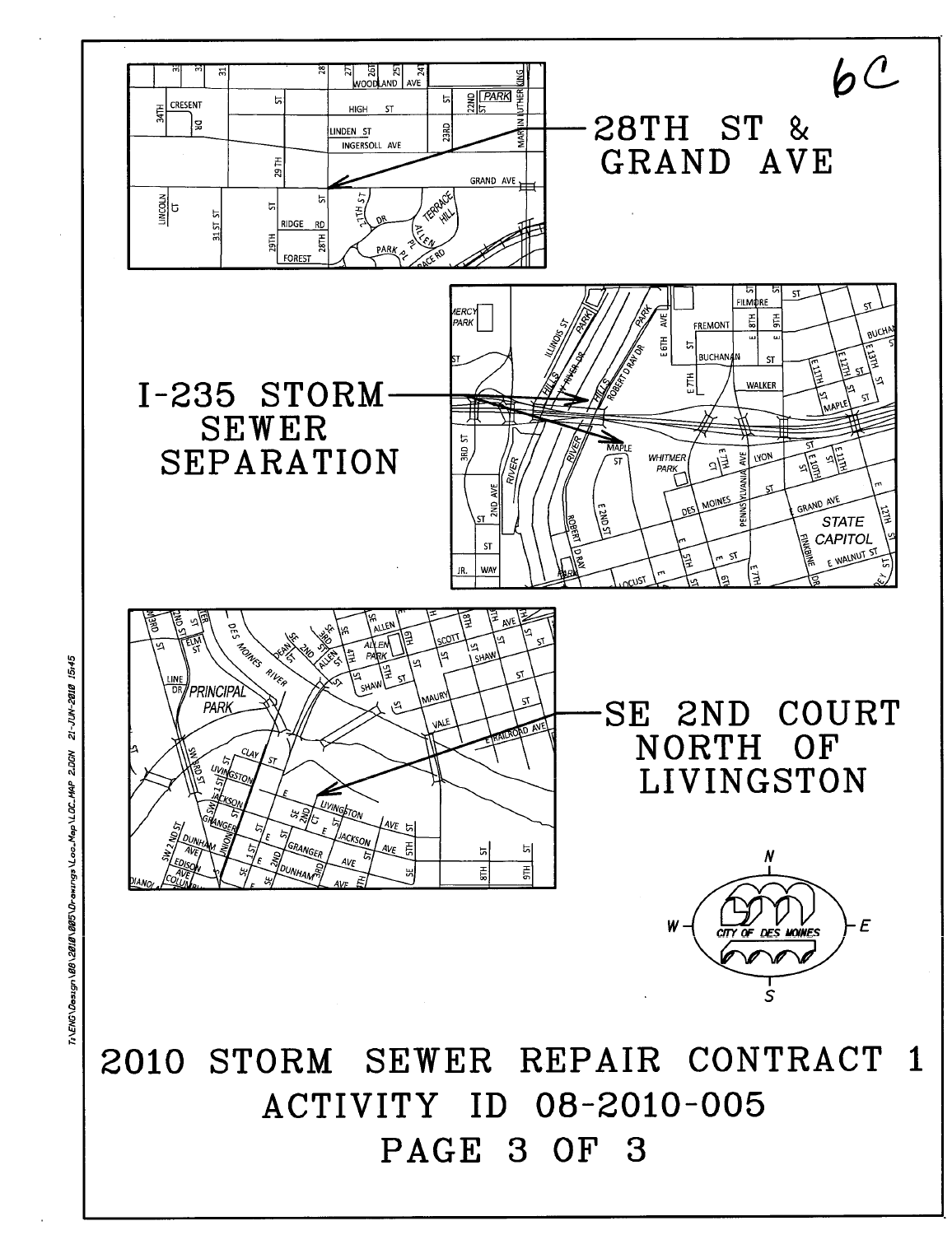**CONSTRUCTION ESTIMATE** 

DEPARTMENT OF ENGINEERING CITY OF DES MOINES, IOWA

Activity ID 08-2010-005 DATE: 07/09/2010

 $bC$ 

## PROJECT: 2010 STORM SEWER REPAIR CONTRACT 1

|                 |                                                      | <b>ESTIMATED UNITS</b> |              | <b>AMOUNT</b>     |              |
|-----------------|------------------------------------------------------|------------------------|--------------|-------------------|--------------|
| NO.             | <b>DESCRIPTION</b>                                   | <b>UNIT</b>            | <b>TOTAL</b> | <b>UNIT PRICE</b> | <b>TOTAL</b> |
| 1               | Clearing & Grubbing                                  | <b>ACRE</b>            | 0.25         | \$33,000.00       | \$8,250.00   |
| $\overline{2}$  | Clearing & Grubbing                                  | <b>DI</b>              | 286          | \$20.00           | \$5,720.00   |
| 3               | Earthwork - 501 Porter                               | LS                     | $\mathbf{1}$ | \$12,000.00       | \$12,000.00  |
| $\overline{4}$  | Earthwork - Fairlane Drive                           | <b>LS</b>              | 1            | \$3,500.00        | \$3,500.00   |
| 5               | Earthwork - SE 2nd North of Livingston               | <b>LS</b>              | $\mathbf{1}$ | \$4,000.00        | \$4,000.00   |
| 6               | Removal of Sidewalk                                  | SY                     | 54           | \$10.00           | \$540.00     |
| $\overline{7}$  | Removal of Structure                                 | <b>EACH</b>            | 15           | \$500.00          | \$7,500.00   |
| 8               | Removal of Storm Sewer                               | LF                     | 446          | \$15.00           | \$6,690.00   |
| 9               | Removal of Pavement                                  | SY                     | 1119         | \$9.00            | \$10,071.00  |
| 10              | Removal of Chain Link Fence                          | LF                     | 155          | \$3.00            | \$465.00     |
| 11              | Removal of Curb                                      | LF                     | 138          | \$8.00            | \$1,104.00   |
| 12 <sub>2</sub> | Flowable Mortar                                      | <b>CY</b>              | 153          | \$170.00          | \$26,010.00  |
| 13              | Subdrain, Type 1, 6"                                 | LF                     | 378          | \$15.00           | \$5,670.00   |
| 14              | Storm Sewer, 15" RCP, Class III                      | <b>LF</b>              | 644          | \$70.00           | \$45,080.00  |
| 15              | Storm Sewer, 15" RCP, Class III, with wrapped joints | LF                     | 50           | \$75.00           | \$3,750.00   |
| 16              | Storm Sewer, 18" RCP, Class III                      | LF                     | 719          | \$85.00           | \$61,115.00  |
| 17              | Storm Sewer, 24" RCP, Class III, with wrapped joints | LF                     | 378          | \$95.00           | \$35,910.00  |
| 18              | Storm Sewer, 30" RCP, Class III                      | LF                     | 342          | \$125.00          | \$42,750.00  |
| 19              | Storm Sewer, 36" RCP, Class III                      | <b>LF</b>              | 412          | \$150.00          | \$61,800.00  |
| 20              | Storm Sewer, 72" RCP, Class III                      | LF                     | 24           | \$350.00          | \$8,400.00   |
| 21              | Storm Sewer, 84" RCP, Class III                      | LF                     | 57           | \$400.00          | \$22,800.00  |
| 22              | Storm Sewer, 18" RCP, Class V                        | LF                     | 125          | \$90.00           | \$11,250.00  |
| 23              | Apron, 18" RCP, with footing                         | EACH                   | 1            | \$800.00          | \$800.00     |
| 24              | Apron, 84" RCP, with footing                         | <b>EACH</b>            | 1            | \$3,500.00        | \$3,500.00   |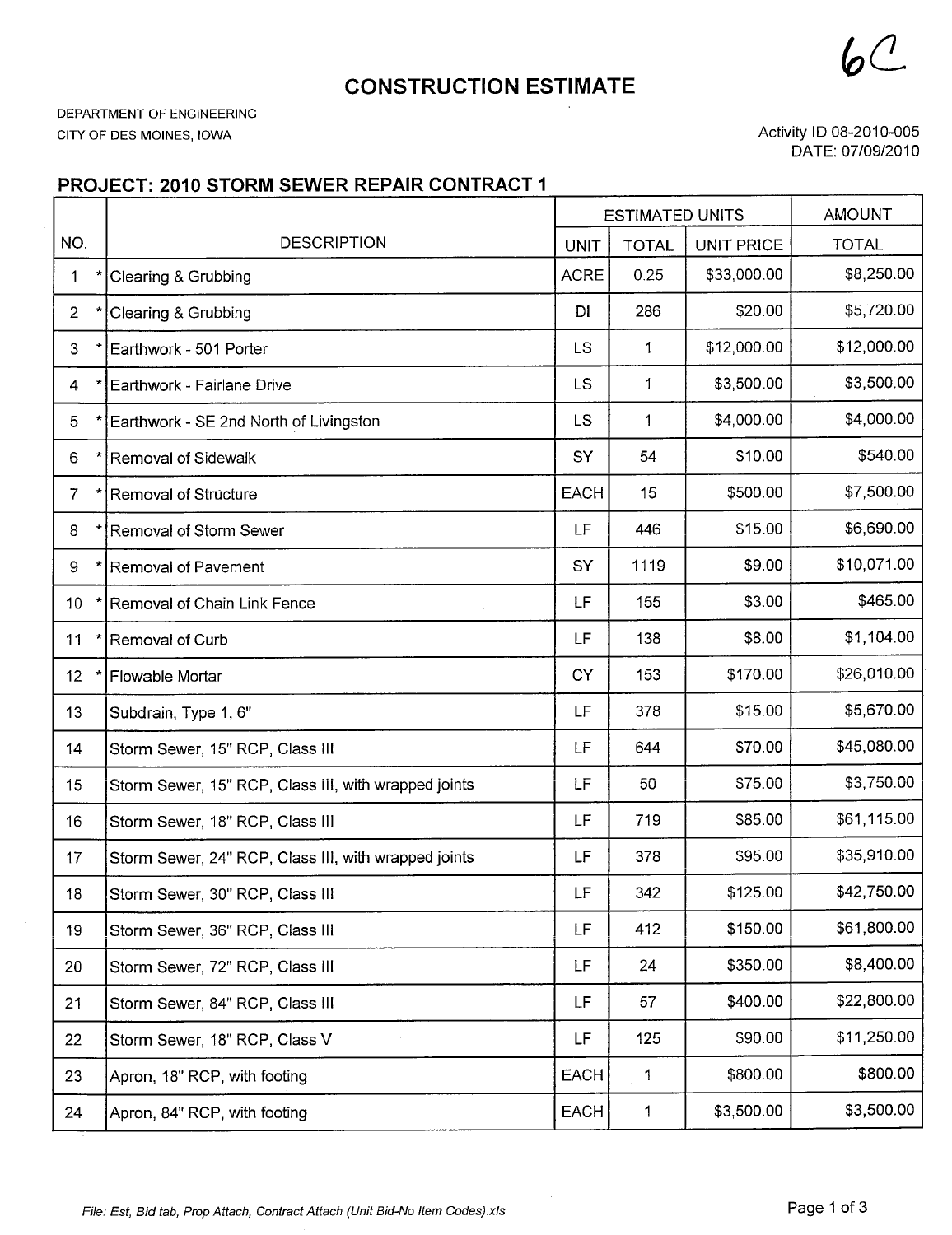|               |                                     | <b>ESTIMATED UNITS</b> |                |                   | <b>AMOUNT</b> |
|---------------|-------------------------------------|------------------------|----------------|-------------------|---------------|
| NO.           | <b>DESCRIPTION</b>                  | <b>UNIT</b>            | <b>TOTAL</b>   | <b>UNIT PRICE</b> | <b>TOTAL</b>  |
| 25            | Manhole, SW-402, 40" X 40"          | <b>EACH</b>            | 5              | \$4,000.00        | \$20,000.00   |
| 26            | Manhole, SW-402, 48" X 48"          | <b>EACH</b>            | 1              | \$4,500.00        | \$4,500.00    |
| 27            | Manhole, SW-402, 60" X 60"          | <b>EACH</b>            | $\overline{2}$ | \$5,000.00        | \$10,000.00   |
| 28            | Manhole, SW-403, 48" X 48"          | <b>EACH</b>            | $\mathbf 1$    | \$7,250.00        | \$7,250.00    |
| 29            | Manhole, SW-404, 60" X 60"          | <b>EACH</b>            | $\overline{2}$ | \$15,000.00       | \$30,000.00   |
| 30            | Manhole, SW-404, 120" X 120"        | <b>EACH</b>            | $\mathbf 1$    | \$30,000.00       | \$30,000.00   |
| 31            | Intake Modification                 | <b>EACH</b>            | 1              | \$250.00          | \$250.00      |
| 32            | Intake, SW-501                      | <b>EACH</b>            | $\overline{2}$ | \$2,750.00        | \$5,500.00    |
| 33            | Intake, SW-507                      | <b>EACH</b>            | 1              | \$3,500.00        | \$3,500.00    |
| 34            | Intake, SW-511                      | <b>EACH</b>            | 5              | \$2,750.00        | \$13,750.00   |
| 35            | Intake, SW-511, Modified, 36" X 60" | <b>EACH</b>            | $\mathbf{1}$   | \$3,500.00        | \$3,500.00    |
| 36            | Intake, SW-513, 42" X 42"           | <b>EACH</b>            | $\overline{2}$ | \$4,000.00        | \$8,000.00    |
| 37            | Intake, SW-513, 48" X 48"           | <b>EACH</b>            | 3              | \$4,500.00        | \$13,500.00   |
| 38            | <b>Gatewell Structure</b>           | LS                     | 1              | \$37,000.00       | \$37,000.00   |
| 39            | <b>Steel Sheet Pile</b>             | <b>LS</b>              | 1              | \$15,000.00       | \$15,000.00   |
| 40            | <b>Gabion Baskets</b>               | <b>CY</b>              | 100            | \$275.00          | \$27,500.00   |
| $\star$<br>41 | Rip Rap, Class D                    | <b>TON</b>             | 105            | \$45.00           | \$4,725.00    |
| 42            | Sewer Pipe Support                  | <b>EACH</b>            | $\overline{2}$ | \$750.00          | \$1,500.00    |
| 43            | Surfacing, Class A Crushed Stone    | <b>TON</b>             | 160            | \$25.00           | \$4,000.00    |
| 44            | Pavement Patch, 8" PCC with 2" HMA  | SY                     | 123            | \$90.00           | \$11,070.00   |
| 45            | Pavement, 7" PCC                    | SY                     | 49             | \$65.00           | \$3,185.00    |
| 46            | Pavement, 6" PCC                    | SY                     | 744            | \$55.00           | \$40,920.00   |
| 47            | Pavement, 6" HMA                    | SY                     | 140            | \$55.00           | \$7,700.00    |
| 48            | Sidewalk, 4"                        | SY                     | 54             | \$40.00           | \$2,160.00    |
| 49            | Curb, PCC                           | LF                     | 138            | \$25.00           | \$3,450.00    |
| 50            | Chain Link Fence, 48"               | LF<br>$\pmb{\prime}$   | 30             | \$15.00           | \$450.00      |
| 51            | Chain Link Fence, 66"               | LF                     | 125            | \$25.00           | \$3,125.00    |
| 52            | Silt Fence Installation             | LF                     | 765            | \$3.00            | \$2,295.00    |